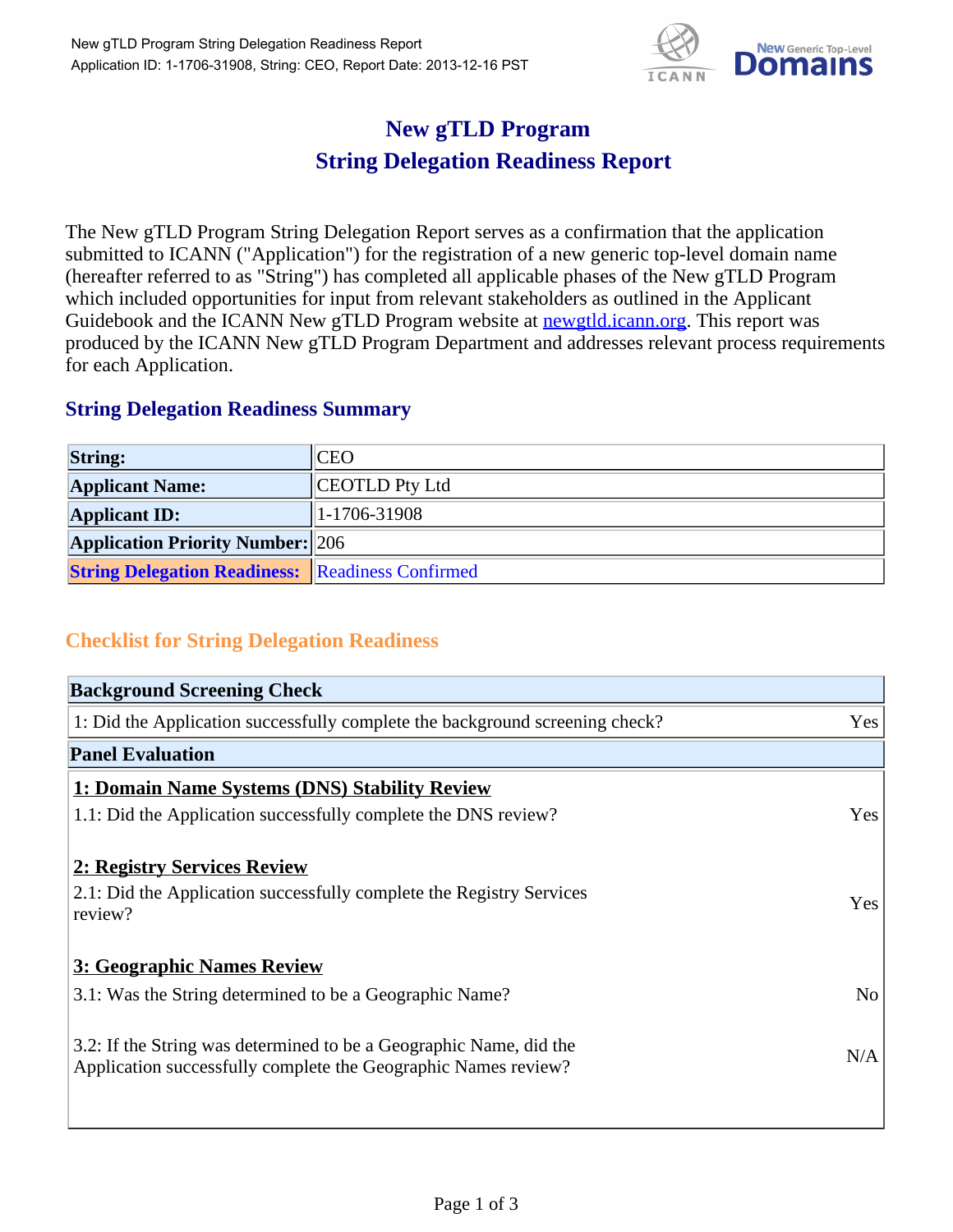

| 4: Financial Review                                                                |            |
|------------------------------------------------------------------------------------|------------|
| $\vert$ 4.1: Did the Application successfully complete the Financial Capability    | Yes        |
| review?                                                                            |            |
| <b>5: Technical Review</b>                                                         |            |
| 5.1: Did the Application successfully complete the Technical and                   | <b>Yes</b> |
| <b>Operation Capability review?</b>                                                |            |
|                                                                                    |            |
| <b>6: String Similarity Review</b>                                                 |            |
| $\vert$ 6.1: Was the Application determined to not be confusingly similar to other | Yes        |
| applied for strings, including through String Confusion Objections?                |            |
| 6.2: If the Application was determined to be confusingly similar to other          |            |
| applied for strings, including through String Confusion Objections, did the        |            |
| Application prevail in the string contention resolution process (CPE,              | N/A        |
| Auction, and/or Self-Resolution of String Contention via                           |            |
| withdrawal/termination of all other members in contention)?                        |            |

| <b>Public Comment Period</b>                                                                                                                                                                   |     |
|------------------------------------------------------------------------------------------------------------------------------------------------------------------------------------------------|-----|
| 1: Was the public provided an opportunity to submit comments on the Application?                                                                                                               | Yes |
| 2: Were comments for the Application considered by evaluation panels?                                                                                                                          | Yes |
| <b>Objection Process</b>                                                                                                                                                                       |     |
| 1: Were objections filed against the Application?                                                                                                                                              | No  |
| 2: If objections were filed against the Application, did Applicant prevail in the dispute<br>resolution proceedings for all Legal Rights, Limited Public Interest and Community<br>Objections? | N/A |
| <b>Governmental Advisory Committee (GAC) Advice</b>                                                                                                                                            |     |
| 1: Did the GAC have an opportunity to provide advice for the Application?                                                                                                                      | Yes |
| 2: Did the GAC provide consensus GAC advice that the String should not be approved by<br>the ICANN Board?                                                                                      | No  |
| 3: If the GAC provided consensus GAC advice to the ICANN Board, did the ICANN Board<br>(or New gTLD Program Committee) accept the GAC advice?                                                  | N/A |
| <b>Accountability Mechanisms</b>                                                                                                                                                               |     |
| 1: Was the Application the subject of a complaint or review through one of ICANN's<br>accountability mechanisms (Reconsideration or Independent Review)?                                       | No  |
| 1.1: If yes, did the BGC, ICANN Board or New gTLD Program Committee determine that<br>the Application should not proceed to contracting?                                                       | N/A |